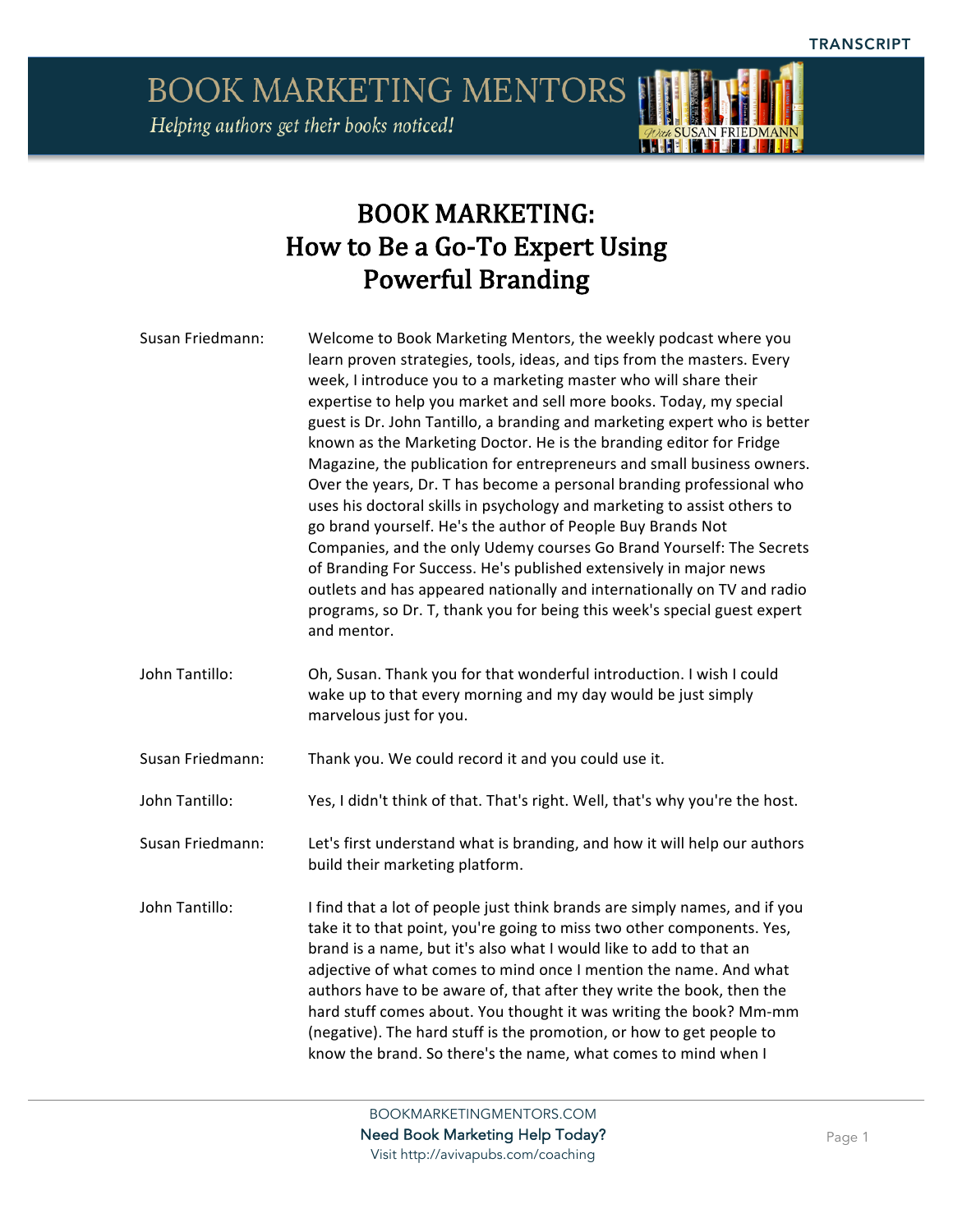

mention the name, and then how do I promote my brand or name so that people will in fact buy my book or respond to my book.

The secret there, I say this very emphatically, is that it's not about you. Put that artist moniker behind you. You have to think like a marketer and think about what is it that my target market or my customers are going to respond to? You can have a good idea, but it might be manipulating it just a little, little bit so that they will respond more positively. If you're a novelist, one ending might be what is more creatively the correct way, but just maybe an alternative ending that will get more people to read the book might be the way to go. That's very, very important and it's often overlooked that it's not about us, it's all about our customer.

- Susan Friedmann: And I couldn't agree with you more, and thank you for really emphasizing the fact that the marketing of the book and branding is just so critical, and even harder as you say ... I don't want to scare our listeners, but writing the book was the easy part. Now getting it into the hands of the reader, that's what takes some real art and science and branding.
- John Tantillo: You know, Susan, I'm a lover of the old-timers, and there was a fellow when I was a little boy ... his name was Eddie Cantor. He was an entertainer in the 1930s, and towards the end of his life, I caught some of his movies, and he had a saying. It said this: "It takes 20 years to be an overnight success," and what that basically means ... It might not have to take us 20 years, but getting to be a successful author, like anything else, takes a lot of hard work and Rome wasn't built in a day. Your book isn't going to necessarily be magically embraced by your customers one, two, three, so what you have to do is constantly work hard. When the right time comes, you have to be ready to go brand yourself and respond to that need.
- Susan Friedmann: Let's talk about some essentials of a strong brand, things that authors need to know in order to rise above that noise in today's increasingly competitive marketplace.
- John Tantillo: Ithink what you have to do ... Once again, it starts with the customer. Yeah, you're the idea creator, no question about it, but it's almost like writing a headline, or it's almost like writing the title for the book. What's going to draw them in, and how are you as the author going to satisfy the needs? If you write love novels, what are the characters going to do to get you to want to turn the page, and for you to want to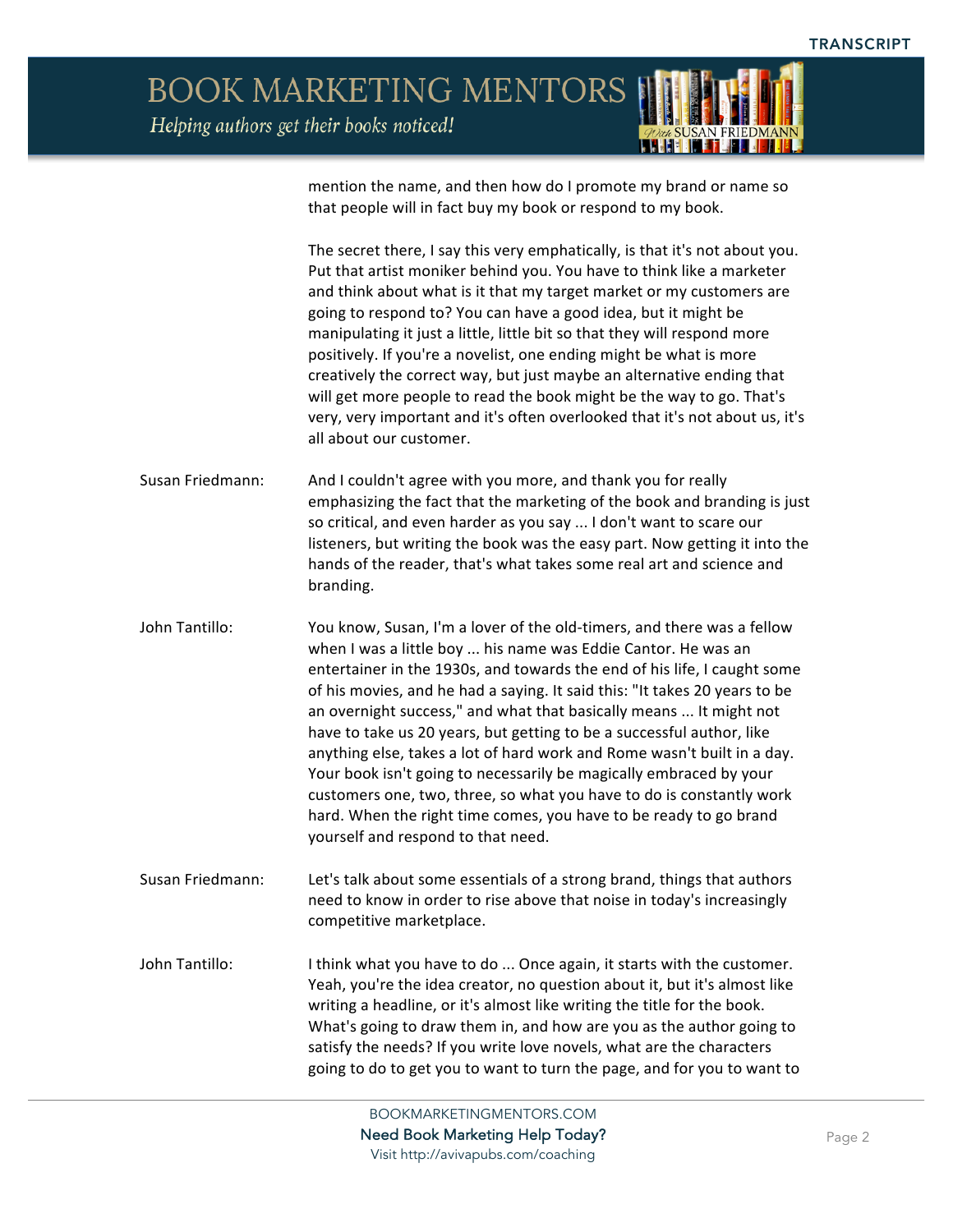

start a book club, and get other people to talk about it? If you're writing a self-help book, what're you going to do to help me be successful in a relationship, or get that new job? Why does Harry get the job and I don't? Is it the way I dress? Is it the way I interact with people? Is it the way I groom? Is it because I don't wear a starched shirt? Maybe it's because I wear the wrong kind of clothing.

It's got to be looking at oneself and really get down to the bare bones as to whether or not your brand ... what the perception of your brand is to your customers, whether or not it's resonating with them and satisfying their need. And you have to identify what their need is, and it depends on what kind of an author you are. Like I said, if you're a novelist, after you're a novelist, are you in the horror genre, are you in the mystery genre, are you interested in ... whatever it is, you have to identify with that. And just maybe, you're writing a book and you find out that there is this, now, need ... everybody's talking about zombies. You say, "oh, good god. I can't do that," but maybe if you have a zombie kind of character in there, it might be able to work. That's the kind of stuff you have to think about.

I'll give you an example. I've been asked to submit a proposal to the tourist industry. As a matter of fact, it's going to be up in Saranac Lakes, Lake Placid. It's very funny we have this call. I'm coming and I'm thinking about, "Well, what do I want to talk about?" If you look about what everybody is yelling, screaming, and carrying on about ... I hate to use the SM word. It's social media. Everybody's talking about social media, so I basically am going to do something about social media and talk about that's only half of it. The first half is to come up with a strategy, that social media is the tactical end when you're developing a marketing plan or a brand plan for your particular location, but what is the strategy, what's the message that you have using the social media tactics? It's only one-half of the equation. That's what I think we have to do. We have to understand what the marketplace is, what's going on, the undercurrents, so that we can go brand ourselves effectively. Is this making sense, Susan?

- Susan Friedmann: It certainly is, and many of our authors are non-fiction, but I love the idea of even utilizing the trend of zombies in a non-fiction environment if you want to brand yourself and set yourself apart from the competition.
- John Tantillo: Yes. Don't be a zombie. Go brand yourself or something like that. Can't play it. It has to make some sort of sense. There's nothing more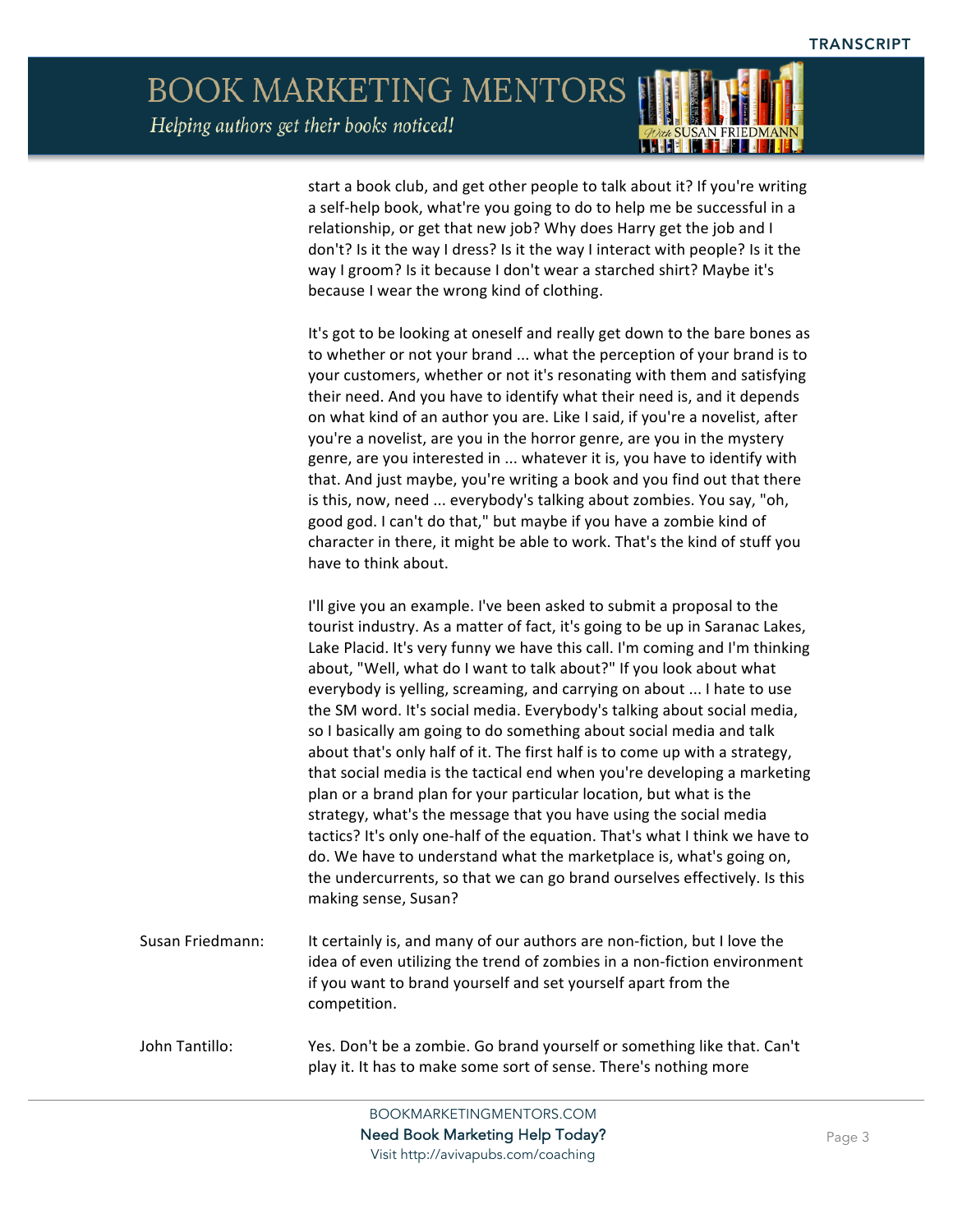**BOOK MARKETING MENTORS** 

Helping authors get their books noticed!



frustrating ... you get a great title, and then the lecture or the presentation is nothing like the headline. That's a great way of losing customers, so you got to be very, very conscious and make sure that you constantly weave or integrate what you're saying in your title into your text and into your copy.

Susan Friedmann: You mention the word strategy, and are there some common brand strategy challenges that entrepreneurs often face?

John Tantillo: The problem is, they think that because they came up with an original idea, that their idea is going to resonate with people. It may or may not, and what you have to do basically is test it out. My recommendation is, you have an idea, what you want to do is do your own informal focus group and find out what people are in fact thinking about. I'll give you an example of that. There is this celebrity chef, and I'm not going to mention a name because I don't want to get in trouble, but this person ... it's her own television show and she's coming out with a dog food line. Now as a branding guy, I just thought it would tarnish her brand making dog food.

> As a matter of fact, somebody put up the old Jackie Gleason where Alice has in the refrigerator dog food and Ralph doesn't realize it and tastes it, and it's delicious, and what he does is he takes it to this food manufacturer who says, "Oh, this is delicious, but it reminds me of something." And then the other executive who's with them says, "Yeah, it's dog food." When they hear that, it's no longer appealing. My point is that that's the way I perceived it as a brand person, but when I put it on Facebook, my perception wasn't the right perception. Just because I don't like or I don't think it's a good idea, it doesn't necessarily mean that my customers might not think it's a good idea.

> That's the kind of thing that we fall for sometimes. We forget, and people sometimes don't want to tell us the truth. How do you get somebody to like you? You tell them what they want to hear. We are not honest, necessarily, with giving honest feedback. What I would urge our listeners to do is to be conscious that the need that they have is a real need, not a concocted need on their part. Does that make sense?

Susan Friedmann: That does, and it also raises the question, can somebody, or would you even advise somebody, to have two different kinds of brands. If so, how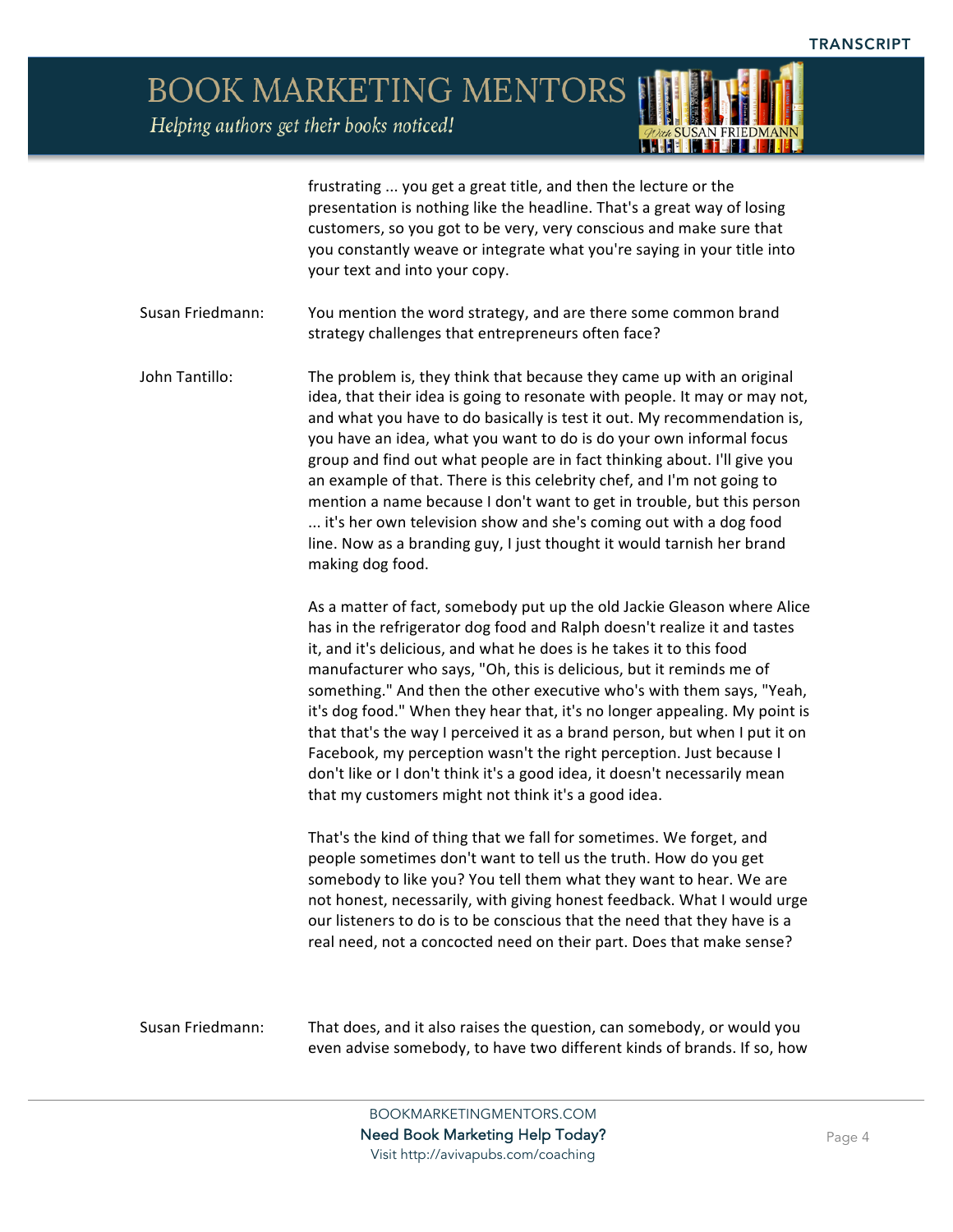

would you distinguish one from the other, and would you have to have separate marketing strategies for each one?

| John Tantillo:   | Yes, we should have two different brands, and big companies have done<br>that. I'll give you an example of that. Disney Films, when they wanted to<br>do more serious films, had a brand called Touchstone Films which were<br>more serious films. Mel Brooks, the comedian, when he wants to do<br>more serious film has Brooks Films. You don't see Mel Brooks, because<br>if you have your brand as so strong in the minds of your customers, it's<br>very, very hard to break away from that. Another example of that from<br>a personality perspective is Bill Murray the actor, actually the comedian,<br>who tried to get into serious acting and his first attempt at that was Lost<br>Horizon. He never really recovered from that because he was so<br>affiliated with comedy and Saturday Night Live, nobody really saw him<br>as a serious actor. You got to be very, very careful about that.<br>Mark Twain's name was not really Mark Twain, was it? He knew that<br>there's a difference between Mark Twain and what is it  Samuel |
|------------------|---------------------------------------------------------------------------------------------------------------------------------------------------------------------------------------------------------------------------------------------------------------------------------------------------------------------------------------------------------------------------------------------------------------------------------------------------------------------------------------------------------------------------------------------------------------------------------------------------------------------------------------------------------------------------------------------------------------------------------------------------------------------------------------------------------------------------------------------------------------------------------------------------------------------------------------------------------------------------------------------------------------------------------------------------|
|                  | Garpins?                                                                                                                                                                                                                                                                                                                                                                                                                                                                                                                                                                                                                                                                                                                                                                                                                                                                                                                                                                                                                                          |
| John Tantillo:   | We have to be careful about that because remember: each brand has its<br>own group of customers, and it's own perceptions. As a result, you<br>should have a separate marketing plan based on that. In the corporate<br>world  I hope I do not shock people, but the Lexus is a souped-up<br>Toyota. The high end of General Motors products, or Chevrolet, is a<br>Cadillac. There are always brands with their own strategy and their own<br>group of targeted customers that are associated with different brands.                                                                                                                                                                                                                                                                                                                                                                                                                                                                                                                             |
| Susan Friedmann: | Yes, I just recently found out that BMW owns Rolls-Royce, and so<br>apparently, Rolls-Royce is very similar in terms of the engine of the top<br>brand of the BMWs, so yes.                                                                                                                                                                                                                                                                                                                                                                                                                                                                                                                                                                                                                                                                                                                                                                                                                                                                       |
| John Tantillo:   | Audi is the high end part of Volkswagen.                                                                                                                                                                                                                                                                                                                                                                                                                                                                                                                                                                                                                                                                                                                                                                                                                                                                                                                                                                                                          |
| Susan Friedmann: | Correct.                                                                                                                                                                                                                                                                                                                                                                                                                                                                                                                                                                                                                                                                                                                                                                                                                                                                                                                                                                                                                                          |
| John Tantillo:   | I don't know  This is done all the time. What you don't want to do is<br>you do not want to cause confusion in the marketplace for your<br>particular brand.                                                                                                                                                                                                                                                                                                                                                                                                                                                                                                                                                                                                                                                                                                                                                                                                                                                                                      |
| Susan Friedmann: | Let's talk about some common mistakes, and I think you've mentioned a<br>few, but let's talk about them as actual mistakes that people make<br>when establishing a brand presence for themselves.                                                                                                                                                                                                                                                                                                                                                                                                                                                                                                                                                                                                                                                                                                                                                                                                                                                 |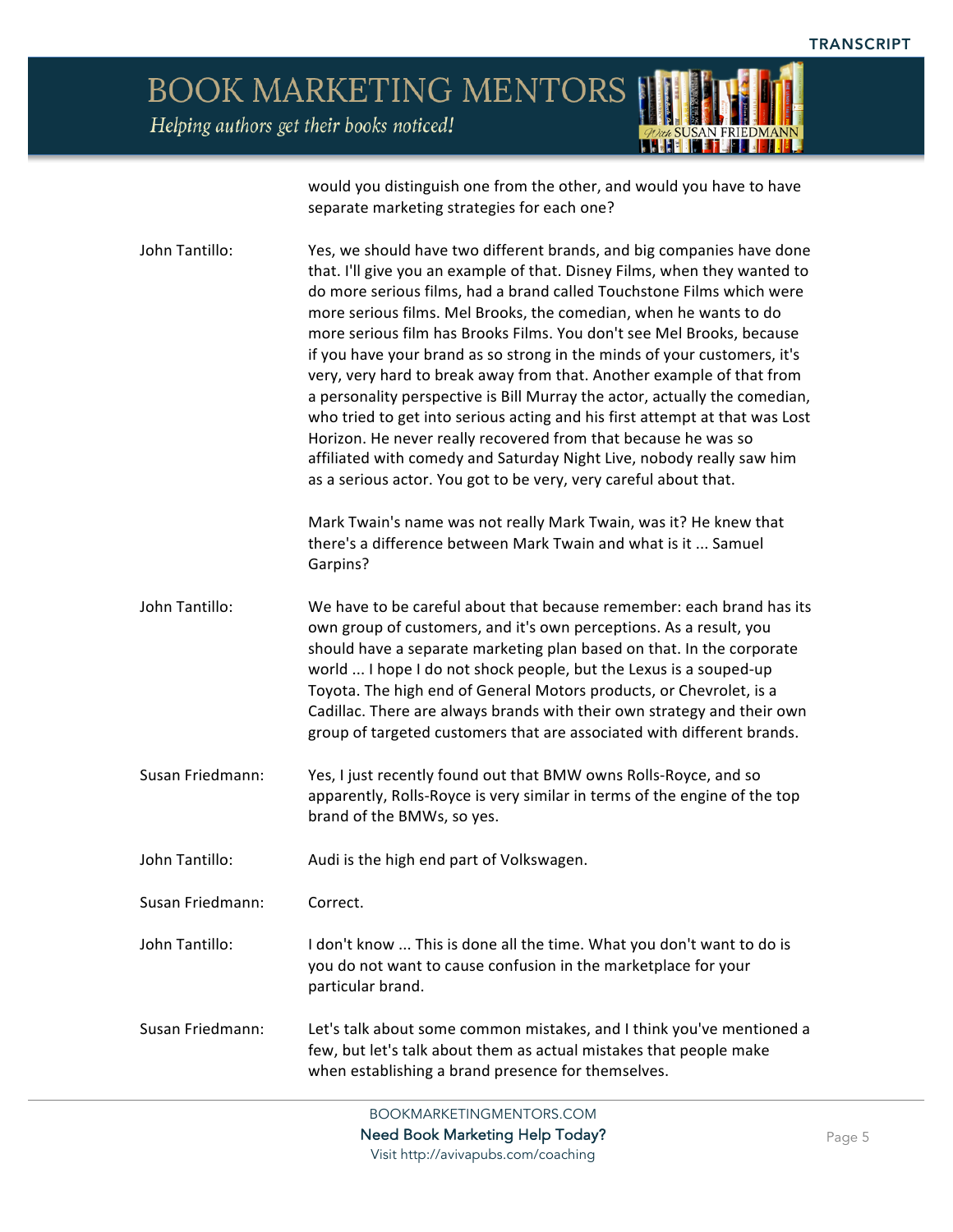John Tantillo: What you don't want to do, and I hope I'm not repeating myself, is to think that you're making a better mousetrap, when in fact you're not really making a better mousetrap that people want. I remember my first marketing class that I was told that in the '30s, what they wanted to do is they wanted to make the reusable best mousetrap in the world. They came up with it, and it flopped, and the reason that it flopped was because they found out that when the mice were caught, and you had to let the poor mouse go to the heavens, what would happen is that the woman of the house in those days didn't want to reuse it. They just wanted to throw out the mousetrap, so that a reusable mousetrap was what manufacturers thought that the marketplace wanted, but it wasn't necessarily what the end user or customers wanted.

<u>LIHETTI K</u>

What you want to do is you want to make sure that your customers are responding, or will respond, to your book or towards what you're selling. Very hard sometimes to do, especially today, and thinks change. I hope I don't scare any of our listeners away when I say that, but ... I wouldn't say all people, but people are reading less and less. The question is, what do you we do to change that, or what do we do to respond to that? Not necessarily change it, but to respond to it. Well maybe what you have to do is put a, god forbid, video to it. Maybe what you have to do is add an event to it. Maybe what you have to do ... And that goes with research. You have to find out what established authors are doing to meet this demand, and meet these kinds of changes in the marketplace. I don't have an answer. I'm just saying that's where social media comes in, and to use it effectively. It's all about looking at the marketplace and finding out the best ways to get your customers to respond to what you're doing today.

Susan Friedmann: Some of our listeners may be in the position that I've been in a few times, and that is to have to rebrand themselves. What're some of the basics that we need to take into consideration when doing this?

John Tantillo: When you're going to rebrand yourself, you can't be something that you're not. You have to be yourself. I remember the story about Tony Bennett, and he did a little bit of rebranding. There were certain things that he would not do, and that would be change the way he would perform. For him, he still performed in a tuxedo. A lot of people say to me, "Well, why do you wear a hat when you're on television? Why do you wear a hat and a bow tie? You should take it off. You look old. You look like you're a throwback," and I said, "You know what? You may be right," but let me tell you, when I go through the airport, and I see young kids under the age of 17 [inaudible 00:19:22] me, boys and girls; when I see people under the age of 25 telling me I look cool; when I see